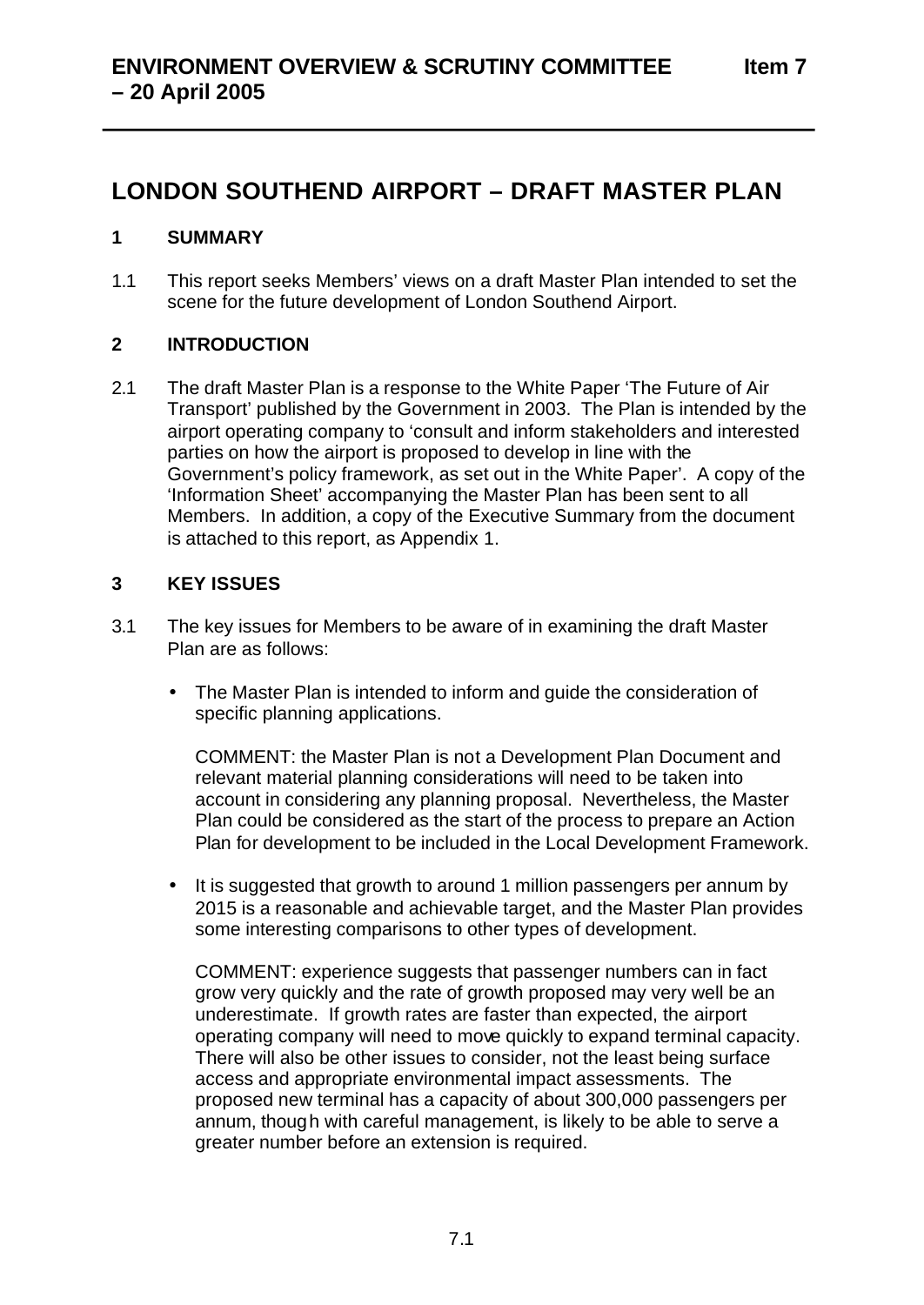It has been assumed there will be no further changes in runway configuration.

COMMENT: if this is the case, then there is a limit to the types and sizes of aeroplanes that can be handled by the airport. It would be useful for the Master Plan to provide some information about this issue.

• In the short-term, the existing terminal will be used to handle growing passenger numbers. Once the new terminal is completed and operational the existing terminal will be used for business and general aviation.

COMMENT: the existing terminal offers an opportunity to develop a facility specifically for business aviation.

• The Master Plan includes a land-use 'zoning map' to identify broad uses within sectors of the airport site. The 'northern maintenance zone' includes land within the existing Aviation Way industrial estate, but also in the north east quadrant, land that is in the Green Belt part of the site and is largely undeveloped. Part of this area will be required for flying clubs, but the remainder is identified in the Master Plan as being suitable for hangerage and maintenance and support facilities. Aviation Way would need to be extended to provide access. Interestingly, the Master Plan also makes reference to a '10 acre field' that is outside the boundary of the airport, but which would be included in the northern maintenance zone.

COMMENT: The policies in the current and emerging Local Plan are supportive of the provision of appropriate development directly related to the aviation facility. Proposals that do not fall into this category would be very closely scrutinised. The airport policies in the local plan would not, though, apply to land in the Green Belt beyond the existing airport boundary.

• The maps included in the draft Master Plan purport to show the boundary of the airport.

COMMENT: This is slightly misleading in that the maps identify land in the control or ownership of the operating company, but that is not necessarily part of the operational airport. This includes an area of land on the east side of the railway line, between the railway line and Southend Road that was purchased by the company several years ago; this site is proposed to be used for the development of a commuter car park and 'transport interchange' in association with the new railway station. At the time of writing the report, an application had not been received.

• The draft Master Plan makes the following statement about access: 'The proposed new access to the east of Southend, to which the East of England Regional Assembly has assigned the highest priority, will need to be planned to integrate with access to the airport'.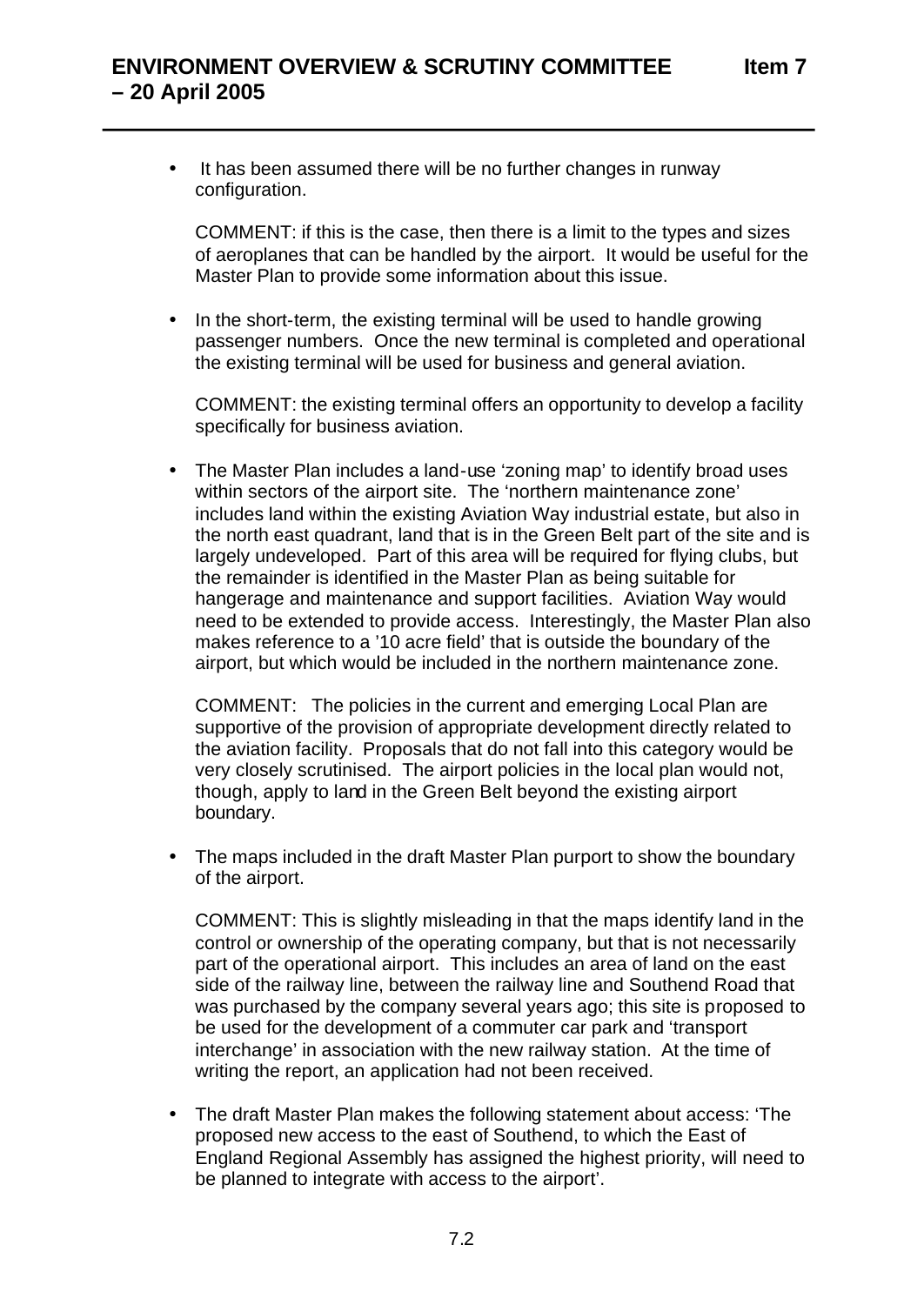COMMENT: There is a significant element of wishful thinking in this statement. Certainly it is important that options for improvements to the surface access arrangements to the airport are carefully examined. However, in supporting an examination of such options, there is no support given to the principle of a 'relief road' or 'outer bypass' through Rochford District. It is assumed the reference to the 'east of Southend' actually means to the 'east of Rochford'.

• At least half of the airport is currently located within the Metropolitan Green Belt and the Master Plan suggests that very special circumstances might be argued for development that could not be located elsewhere.

COMMENT: The policy situation has been mentioned above. There is support in principle for development that is required for the operation of the airport facility, and the statements in the Master Plan seem to be reasonably realistic and recognise there will be limitations.

• The benefits accruing from the development of the airport in relation to jobs and the convenience of a local airport are explained.

COMMENT: these positives are balanced against the need to carefully consider environmental impacts. There may also be a requirement to consider positive policies to encourage take up by local companies and employees.

• The Master Plan indicates that no major additional areas of land are required to meet CAA requirements or to enable the layout of development to be better planned.

COMMENT: The future development of the airport is very much focused on the existing estate and ambitions beyond are limited.

## **4 CONCLUSIONS**

- 4.1 The framework for future development does not raise any major surprises and it is suggested that, subject to Members' views, in principle support be given to the broad principles outlined in the Master Plan.
- 4.2 In supporting the broad principles it is important to reiterate that Rochford remains opposed to the principle of an outer bypass/relief road, though it is recognised that the options for improved surface access to the airport must be examined.
- 4.3 Similarly, the Council as the local Planning Authority for the majority of the airport site does not give unqualified support to the more detailed elements of the Master Plan, including development in the 'northern maintenance and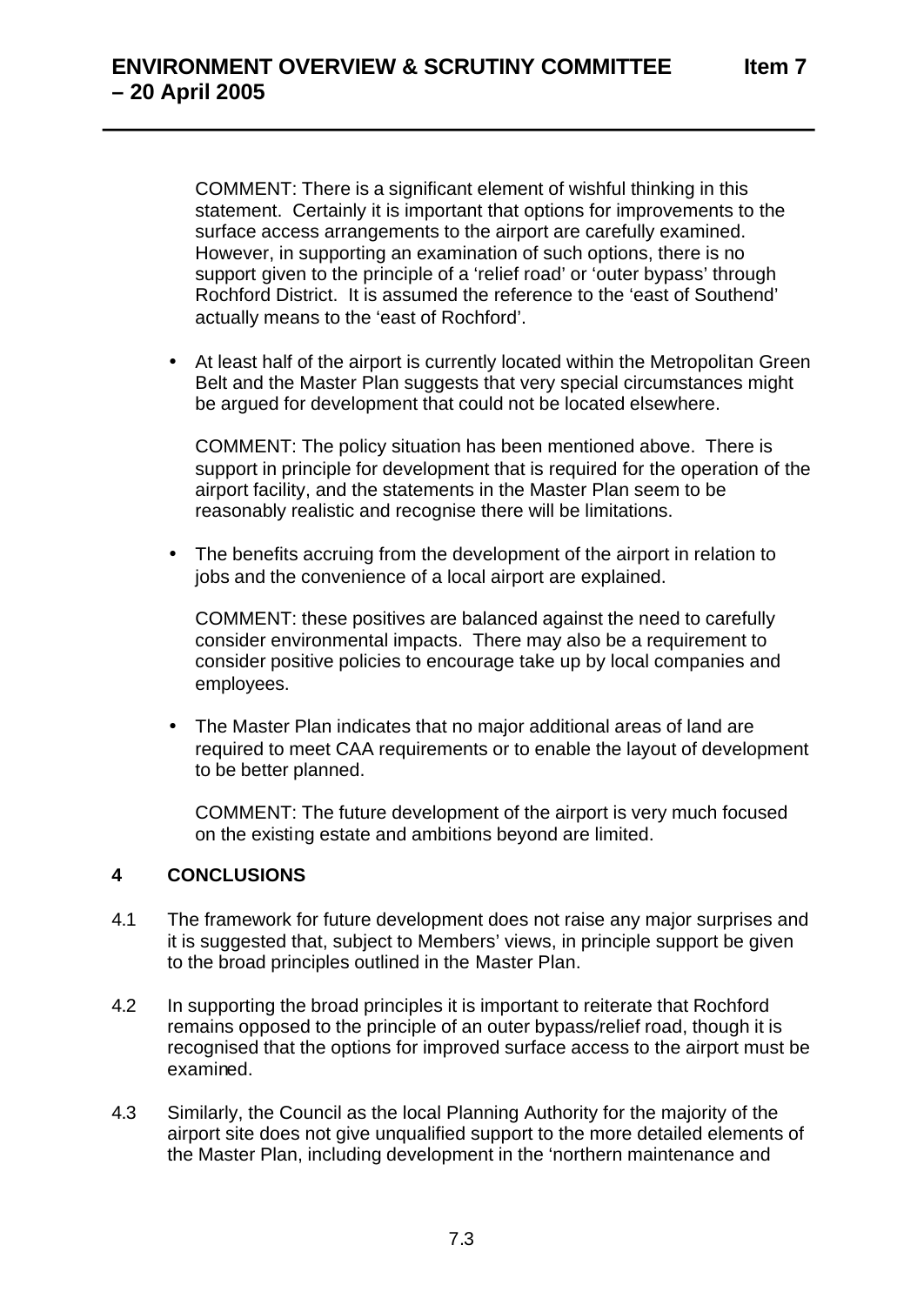support zone'. Any detailed development proposals that emerge will be subject to the appropriate level of scrutiny through the planning process.

## **5 RISK IMPLICATIONS**

5.1 The airport is a major provider of employment in South East Essex and the proposals for expansion will generate new opportunities. However, set against this must be a continuing and robust examination of environmental impacts to ensure that the amenities of local communities are protected.

### **6 ENVIRONMENTAL IMPLICATIONS**

6.1 The growth and development of the airport will raise questions about environmental impact though noise, pollution, road traffic, etc. These matters can be addressed, but will need careful management.

### **7 RECOMMENDATION**

7.1 It is proposed that the Committee **RESOLVES** 

That, subject to Members' views, this report forms the basis of a response to the consultation on the London Southend Airport - Draft Master Plan.

Shaun Scrutton

## Head of Planning Services

## **Background Papers:-**

London Southend Airport – Draft Master Plan, April 2005

For further information please contact Shaun Scrutton on:-

Tel:- 01702 318137 E-Mail:- shaun.scrutton@rochford.gov.uk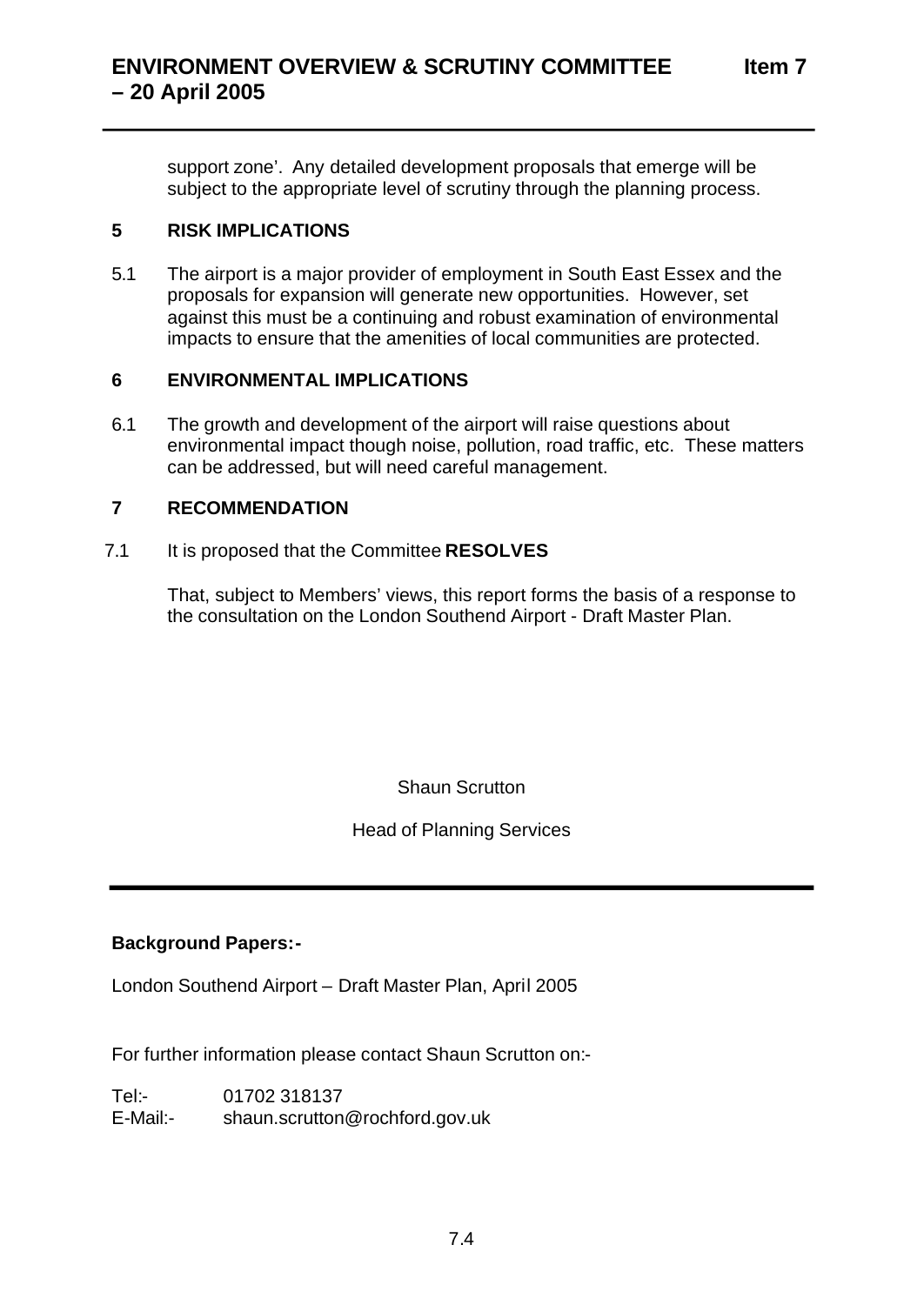## **Appendix 1**

### **London Southend Airport – Draft Master Plan Executive Summary**

## **Southend Airport Serving the Thames Gateway and Local Demand**

ES1 Southend Airport supports economic development at the eastern end of the Thames Gateway, in the same way as the regeneration of Docklands at the western end has been assisted by London City Airport. Both airports will serve the Thames Gateway with a complementary range of air services, destinations and fares. In addition, Southend Airport, which has a slightly longer runway and much more land for aviation related facilities, is a major maintenance, repair and overhaul (MRO) base used by airlines and aircraft owners from all over the world. This valuable aspect of the Airport provides additional skilled employment opportunities which also contribute to the balanced regeneration of the Thames Gateway.

### **Why are we preparing a master plan?**

ES2 In December 2003, following a long public consultation, the Government published its white paper 'The Future of Air Transport', in which airport operators were asked to prepare master plans.

ES3 Southend Airport is set to restart passenger flights now that the runway has been made compliant with the Civil Aviation Authority's safety standards. This master plan, prepared initially as a draft for consultation, is intended to consult and inform stakeholders and interested parties on how the Airport proposes to develop in line with the Government's policy framework as set out in the white paper.

## **The Future of Air Transport**

ES4 The Government's White Paper, 'The Future of Air Transport' was published in December 2003. It set out a 30 year policy for airports based on balancing the economic benefits of growth with its adverse environmental effects. Among its general conclusions were the following:

- Air travel is essential to the United Kingdom's economy and to our continued prosperity. In the last 30 years there has been a five-fold increase in air travel. And it has opened up opportunities that for many simply did not exist before; half the population flies at least once a year and many fly far more often than that.
- The challenge we face is to deal with the pressures caused by the increasing need to travel whilst at the same time meeting our commitment to protect the environment in which we live.
- The Government recognises the benefits that the expansion in air travel has brought to people's lives and to the economy of this country.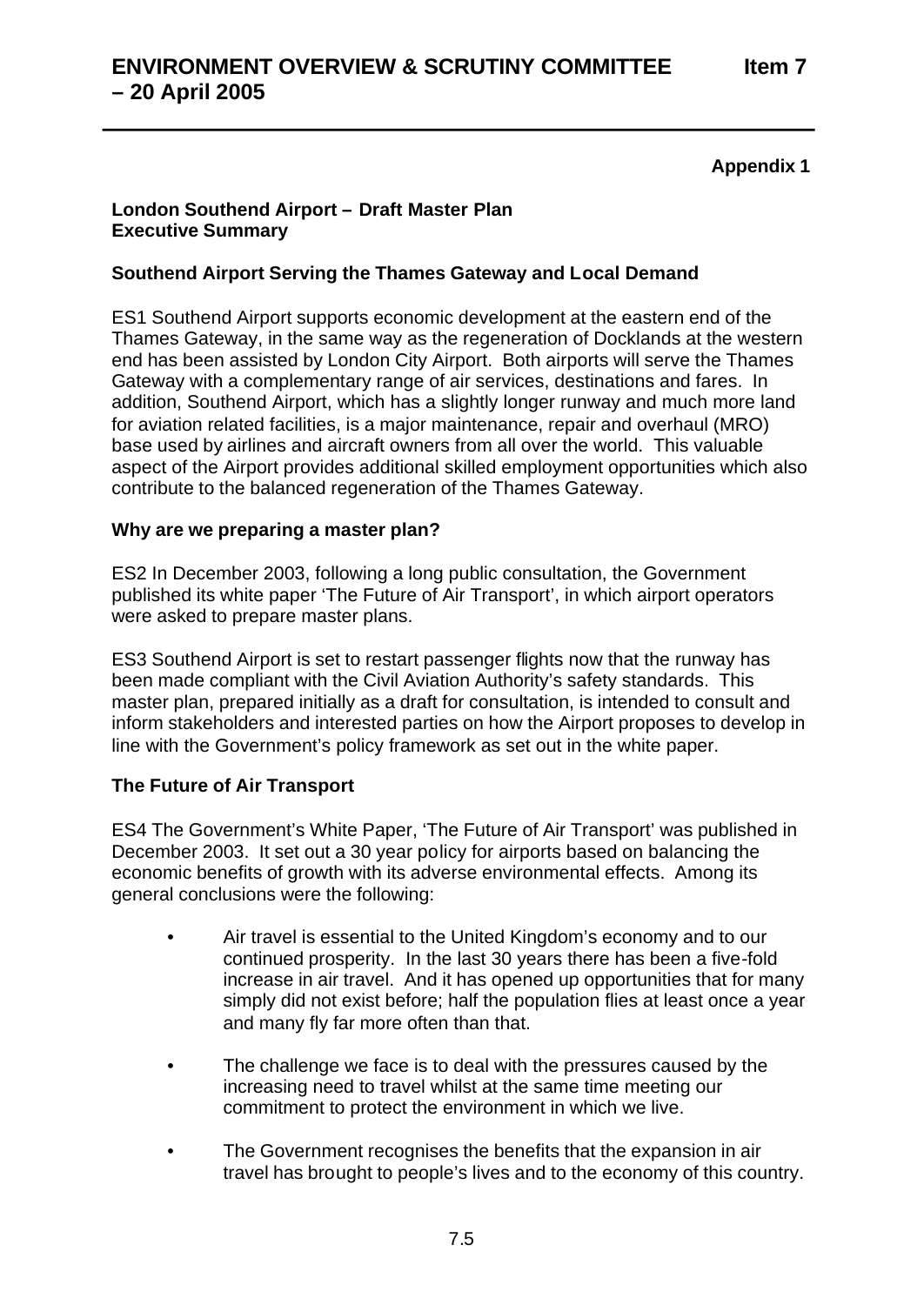Many businesses, in both manufacturing and service industries, rely on air travel; and it is particularly important for many of the fastest growing sectors of the economy. Visitors by air are crucial to UK tourism. Airfreight has doubled in the last 10 years; one third by value of all goods we export go by air. And 200,000 people are employed in the aviation industry, with three times as many jobs supported by it indirectly.

- All this puts pressures on airports, some of which are at, or fast approaching, capacity. The Government's role is primarily one of enabler and regulator, operating through the planning system in particular, to take a strategic view of where airport development may be needed. It must also ensure an appropriate balance both between competing land uses and between benefits and their impacts, when proposals for new development are under consideration.
- It is for airport owners and operators to bring forward such proposals, which will need to be considered through the planning system in the normal way. This White Paper does not itself *authorise* (or *preclude*) any particular development, but sets out policies which will inform and guide the consideration of specific planning applications.

ES5 While the headlines of the White Paper pointed to major developments at Stansted, Heathrow, and airports in other regions of the UK, it also provided guidance on the future role of small airports in the South East, including Southend . The White Paper's conclusions of particular relevance to Southend Airport were:

- Small airports have an important role to play in the South East, meeting local demand and relieving the pressure on the main airports.
- Regional and local planning frameworks should take account of the benefits that development at smaller airports could provide and consider policies which facilitate the delivery of growth.
- Continued provision of business aviation services is encouraged
- The operators of Southend (and Lydd and Manston) argue that their airports could grow substantially and each has plans for development. We consider that all these airports could play a valuable role in meeting local demand and could contribute to regional economic development. In principle, we would support their development, subject to relevant environmental considerations.

#### **The Master Plan**

ES6 The White Paper proposed that master plans should be prepared for larger airports like Heathrow or Stansted, and those earmarked for major development like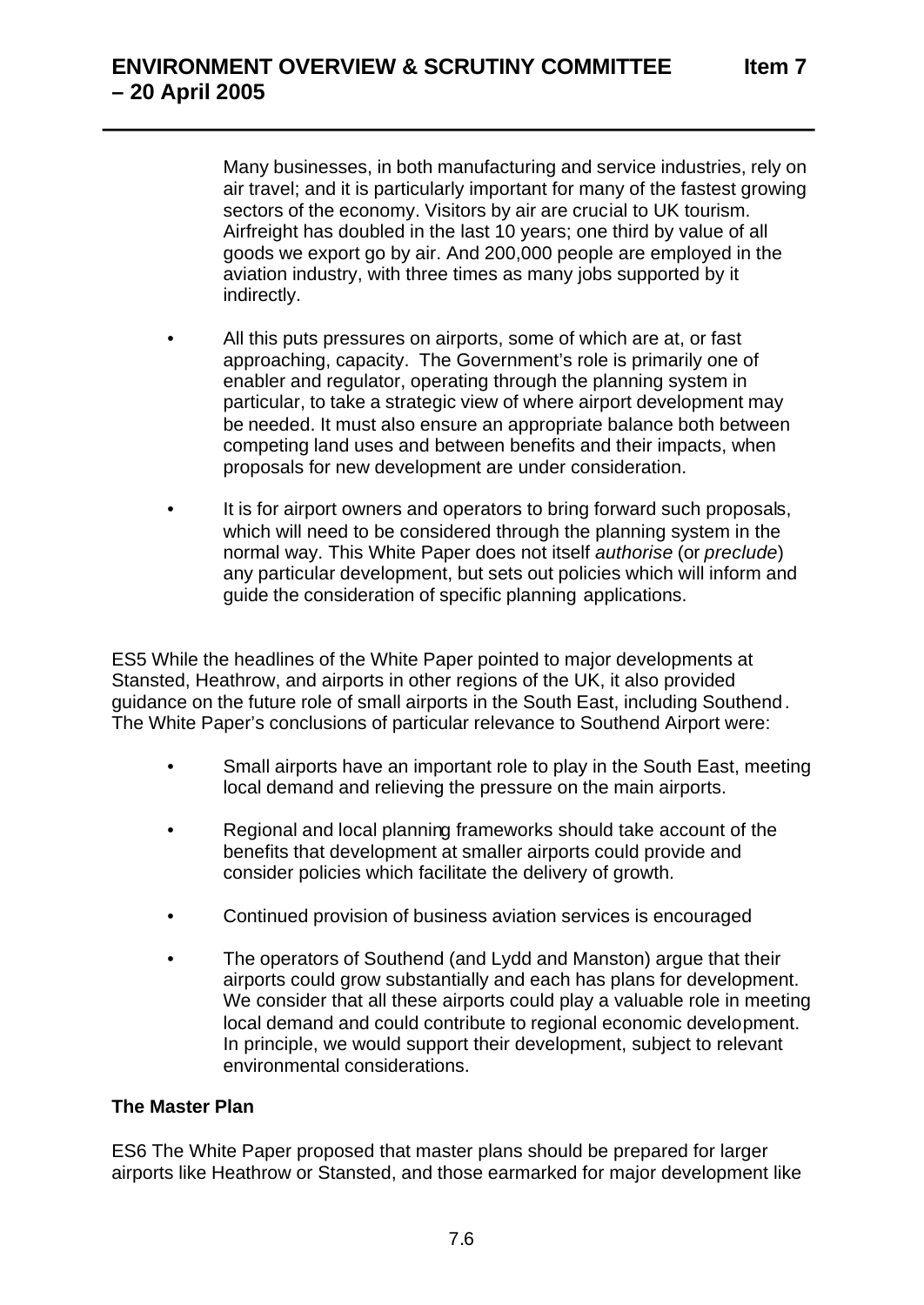Bristol or Edinburgh, to show what would happen and how the community would be affected. The Government's guidance did not list Southend as one of the major airports requiring a master plan, but suggested that other airports may wish to consider preparing master plans in order to provide a mechanism which will enable future development to be given due consideration in local and regional planning processes. The Southend Airport draft master plan is therefore a voluntary publication to help people understand the benefits and disadvantages of growth and give them the information needed to engage in the debate.

ES7 The master plan is not a planning application, and future planning applications for developments covered in the master plan would be accompanied by a full statement of the benefits and disadvantages, including a full environmental impact assessment. Such applications would provide a further opportunity for public involvement and require scrutiny by the local authorities and possibly by an independent Government Inspector.

### **National, Regional and Local Policies**

ES8 The master plan reviews relevant national, regional and local policies and demonstrates that the Airport's proposals are aligned with them. In particular:

- The Government white paper 'The Future of Air Transport' supports the development of Southend Airport to meet local demand.
- The East of England Plan supports the Airport's continued use and development provided this is consistent with its own operational safety and that of the major airports.
- A Vision for the Future of Thames Gateway South Essex says that expansion of air links at Southend Airport will provide catalysts for investment, improving connections and employment, and that this will be achieved in part by promoting the development of seaport and airport facilities.
- The Essex and Southend-on-Sea Structure Plan supports Southend as a regional airport, as do the Rochford and Southend-on-Sea Local Plans

## **Forecasts**

ES9 In the medium to long term Southend Airport is expected to grow to become similar in terms of passengers and aircraft movements to London City Airport today. Around 1 million passengers are forecast for Southend in 2015, a typical daily flow of around 1500 arriving and 1500 departing passengers or 150 in each direction per hour. These numbers would be similar to the numbers of customers at a fast food restaurant or a petrol station. Total aircraft movements are forecast to rise around 35% from 2004 to 2015. On a typical day there would be around 40 passenger flights, 2 or 3 aircraft movements associated with maintenance, repair and overhaul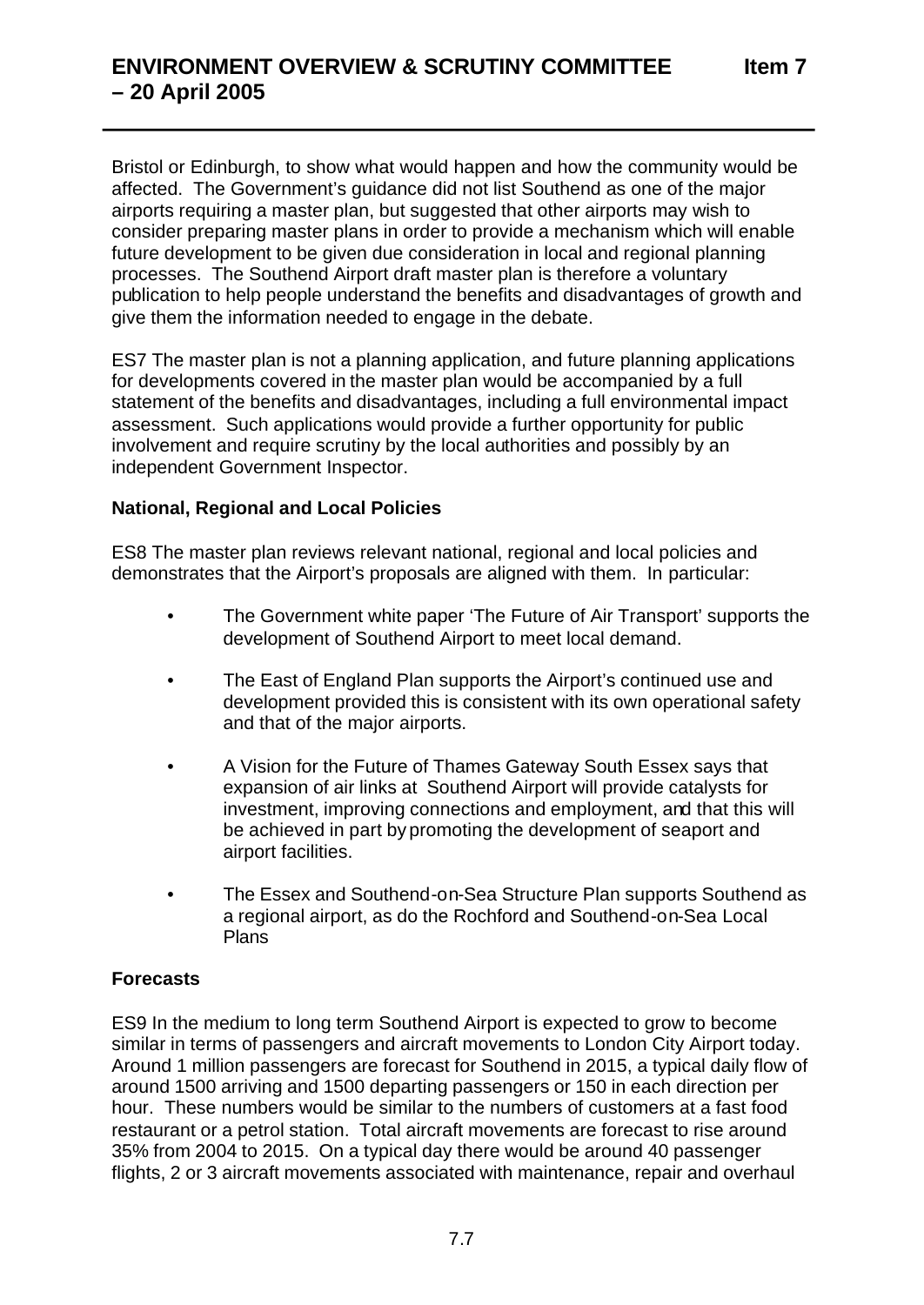and 5 or 6 business or corporate flights, an average over the operating day of 3 per hour. The remainder would be private, light aircraft movements from the flying clubs and others based at the Airport, continuing at about today's levels.

ES10 In the longer term, towards 2030, passenger numbers at Southend Airport could grow to 2 million a year. London City handled 1.7 million passengers in 2004 and Southampton a similar number. These numbers are much smaller than those for London's major airports, such as Stansted which handled over 20 million passengers in 2004 and is forecast to grow to 80 million in the White Paper.

## **The Airport's Infrastructure**

ES11 The Civil Aviation Authority's requirements for Runway End Safety Areas have now been implemented. A previous proposal would have displaced the runway and required the relocation of St Laurence and All Saints Church because of an infringement within the runway safeguarded area, but agreement has now been reached with the Civil Aviation Authority that this variation to their regulations is acceptable provided that the situation remains under review. The master plan assumes no further changes in the runway configuration.

ES12 The existing passenger terminal is to be used in the short term and then a new terminal and multi-modal transport interchange is to be built, for which planning permission has been granted. Located south east of the runway next to the railway line, the interchange will include a railway station in addition to a new passenger terminal, aircraft stands and air passenger car parking, plus a parkway car park for which approval is being sought. Further phases of the terminal will be built as passenger numbers grow. A hotel/restaurant and visitor facility are planned in an adjoining area. The existing terminal will then be used for alternative airport uses such as business and general aviation.

ES13 The substantial maintenance and support area south of the runway will continue to be developed for aircraft maintenance and repair activities.

ES14 The maintenance and support area north of the runway also offers scope for additional maintenance facilities. The western part is already developed but the eastern part is a substantial area partly used for flying clubs, aircraft parking, dismantling and fire training. The master plan zones this area for further development of hangarage capacity as well as other support activities, including the relocation of flying clubs and the air traffic control tower from south of the runway.

## **Surface Access**

ES15 The proposed new multi-modal transport interchange will provide a major improvement to the Airport's surface access arrangements and is expected to attract a significant proportion, around 25%, of passengers to rail. Roads and junctions serving the Airport would be able to accommodate the growth in traffic with the exception of the Southend Road/Sutton Road roundabout, which is already operating well above its capacity. Consideration will also need to be given to methods of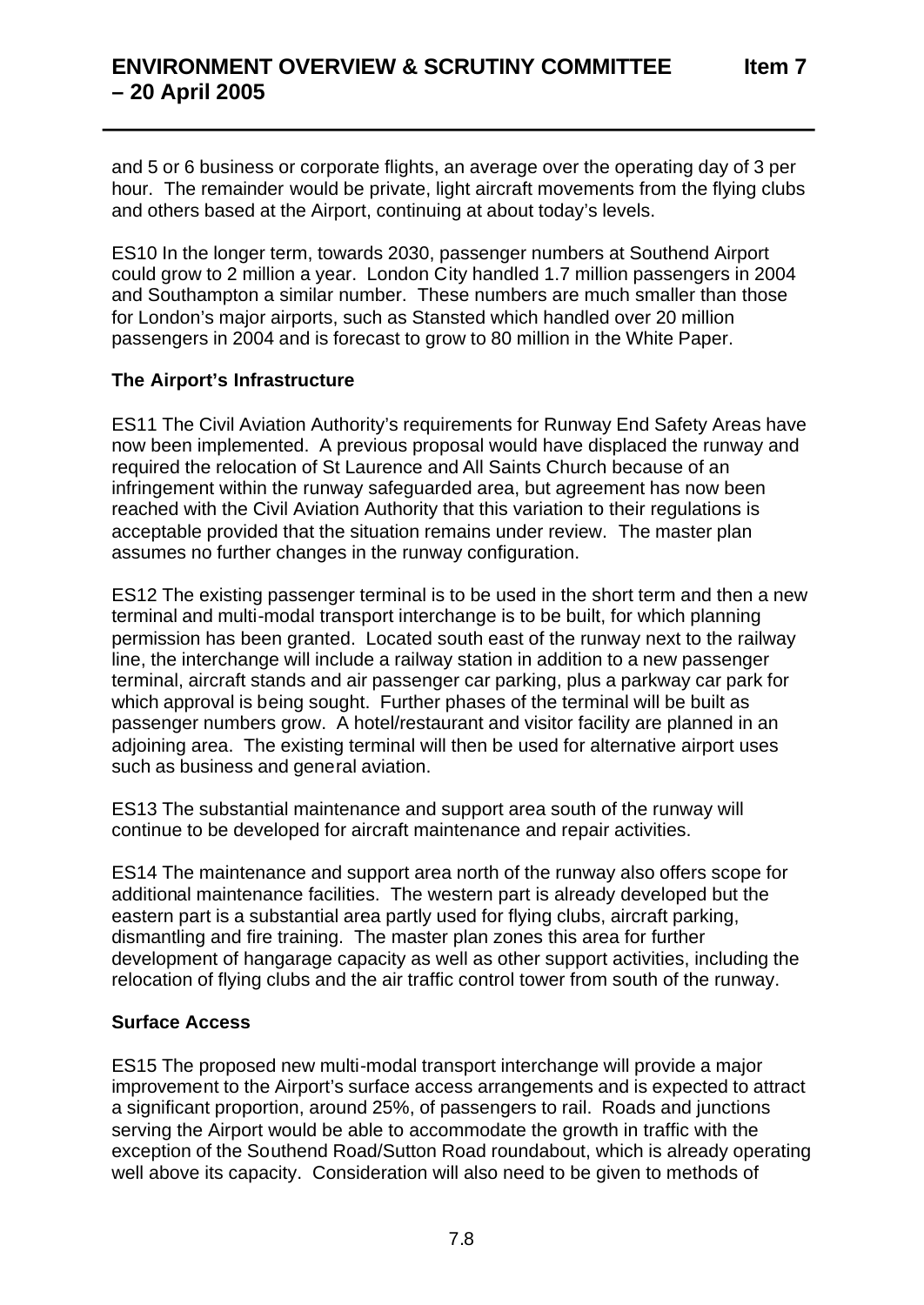controlling commuter parking for the new station. The proposed new access to east Southend, to which the East of England Regional Assembly has assigned the highest priority, will need to be planned to integrate with access to the Airport.

## **Environmental Impacts**

ES16 No changes to flight paths are proposed. Aircraft noise has reduced significantly since the 1960s and 1970s when the Airport was last busy. New assessments of the noise impact of the numbers of aircraft suggested in the master plan (typically 40 passenger, plus 2-3 maintenance and 5-6 business aircraft movements per day) will be prepared, as well as assessments of air quality, archaeology, ecology and water quality.

ES17 About one half of the Airport is designated as green belt, including part of the site of the new multi-modal interchange. Very special circumstances, essentially relating to the lack of any alternative location, have to be demonstrated in order for planning permission to be granted for developments in the green belt.

ES18 Measures to minimise and mitigate these impacts are already in place and will be implemented as agreed thresholds are reached and developed further as the impacts are identified and measured. In particular, operational controls will restrict aircraft movements, landscaped areas will be provided and a Green Transport Plan will be developed through an Airport Transport Forum.

#### **Benefits**

ES19 The Airport already generates around 1200 direct jobs, and has further indirect, induced and catalytic employment effects. The growth in passenger numbers could lead to a doubling of direct jobs and further increases in the other categories. The green travel plan will seek to provide improved travel arrangements for the Airport and the surrounding community. Passenger flights will benefit both local residents and businesses who will be able to travel from their convenient local airport rather than travel longer distances to other airports. Increased revenues will enable the Airport to upgrade its facilities and provide a greater return to Southendon-Sea Borough Council, the freehold owner of the airfield.

ES20 The Airport recognises the importance of achieving a sustainable balance between the economic and social benefits that it brings to the region with the impact on the environment.

#### **Land Use Plan**

ES21 No major additional areas of land are required but some small areas around the boundary are to be brought within the Airport, either to meet Civil Aviation Authority safety requirements or to enable the layout of the developments to be better planned. The master plan includes two plans, the first of which shows existing and approved developments and the second shows zones for longer term development.